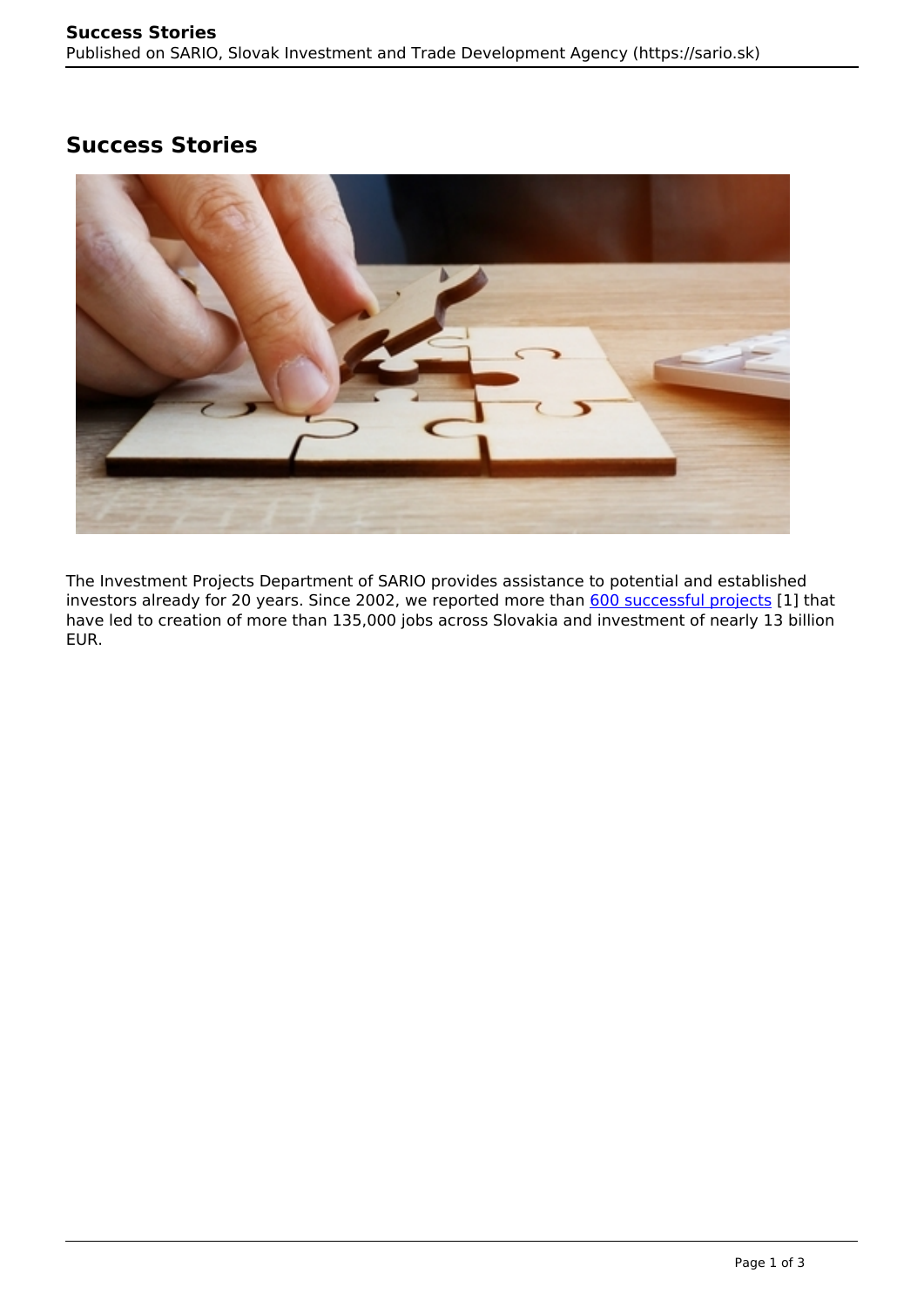**SARIO** SUDUK INVESTMENT AND

## **SARIO Success Stories**

The Investment Projects Department of SARIO provides broad portfolio of services for potential and established investors for more than 18 years. Since 2002, we reported a total of 565 successful projects that have led to the creation of more than 129,000 jobs across Slovakia and investment of nearly **11.5 billion EUR.** 

During this time, SARIO at

affairs and the

rest of investor in Central and Eastern Sicualia, inf the with holder added up



## [SARIO Success Stories](https://www.sario.sk/sites/default/files/sario-success-stories-2022-03-01-eng.pdf) [2]

Dominant position of automotive industry is reflected also in the highest share of successful SARIO projects in this industry. SARIO has provided a broad and intensive assistance to Jaguar Land Rover by the location selection process, as well as during the project implementation in Nitra. As for the longer established OEMs, our agency assisted to PSA Peugeot Citroën (currently Stellantis – established in 2003), KIA (established in 2004) and Volkswagen (expansion projects in 2008 and 2020).

[2]

Apart of OEMs, SARIO has provided assistance also to large number of automotive suppliers, such as Mobis, Faurecia, Brose or Honeywell (currently Garett Motion in Prešov). As for the other economic sectors, the highest shares of reported successful projects of SARIO belong to electronics and electrical components industry (e.g. MinebeaMitsumi, BSH or Klauke) and machinery and mechanical equipment industry (e.g. Embraco, Vaillant, Muehlbauer and Schindler).

SARIO has assisted not only to investors in field of industrial production, but also to investors establishing or expanding Shared Service Centres (e.g. Amazon, Dell and AT&T) and IT centres (e.g. T-systems and IBM).

One of the main current trends, that is reflected also in the composition of the reported successful projects of SARIO, is the increasing share of investment projects with higher added value (such as R&D and technology centres or design centres). Examples of reported successful projects in SARIO from this field are: Muehlbauer, Visma, Yanfeng, Porsche Werkzeugbau or Schaeffler Kysuce.